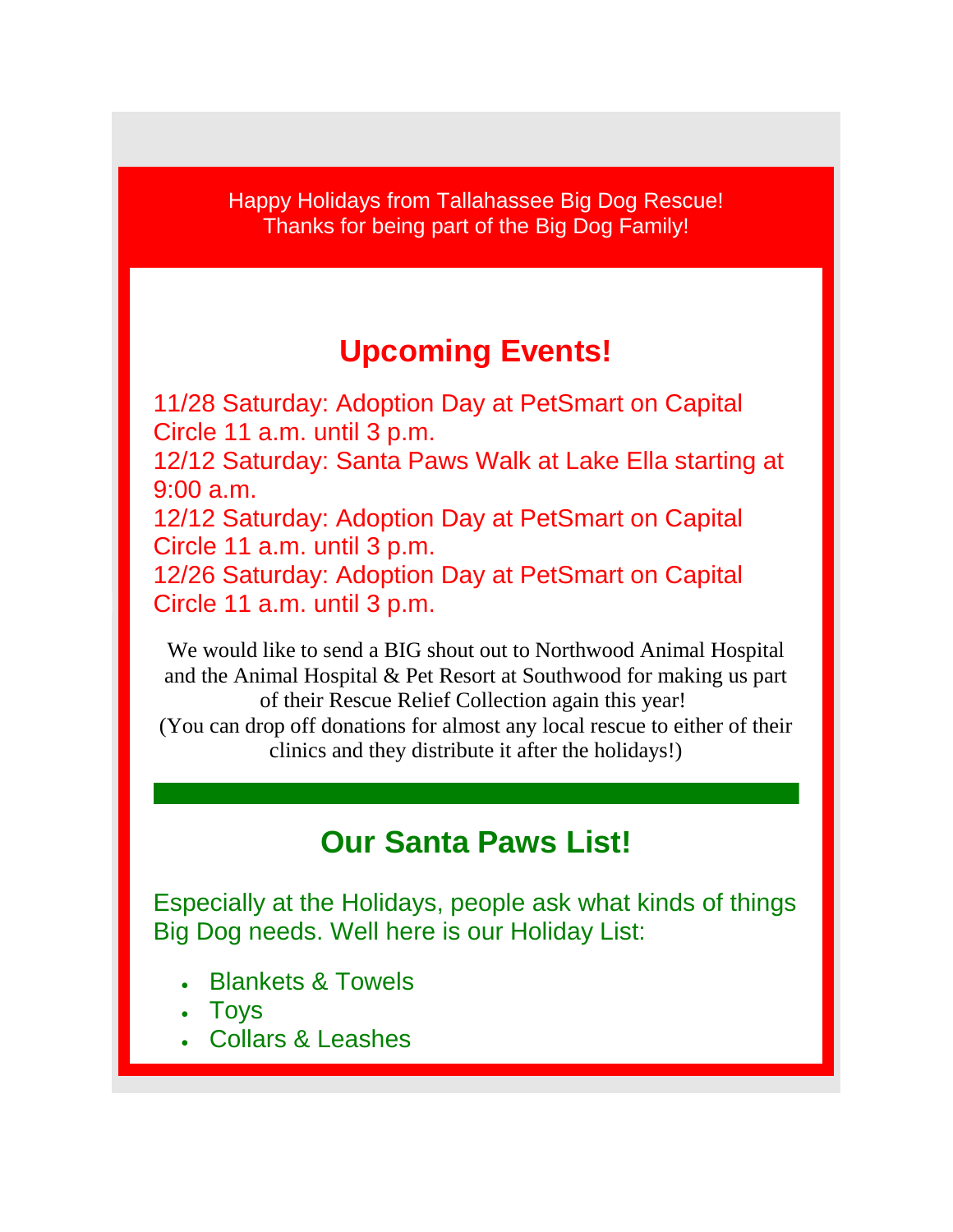- Dog Beds
- Dog Food (canned and dry)
- TREATS!
- Left over medications (as long as they aren't really really old)
- Shampoo
- Flea Medicine
- Heart Worm Prevention
- Cleaning Supplies (Like Bleach and Clean Up Wipes)
- Monetary donations are tax deductible!
- More foster families
- AND don't forget about TACT (our thrift store.) They will take any resellable items (clothes, books, household items, furniture, etc.)

## **Foster Spotlight!**

This is Kaccv. He has been in our program for well over a year now and all he wants for the holidays is a family of his own! He originally came to Big Dog after being tied to an abandoned house. He was found by the police who contacted Big Dog to take him in. Kaccv was not neutered and very high heartworm positive when he first came to us. He is now neutered, current on all of his shots, heartworm negative and microchipped. Kaccv is a great dog who craves attention and someone to give him a furever home!